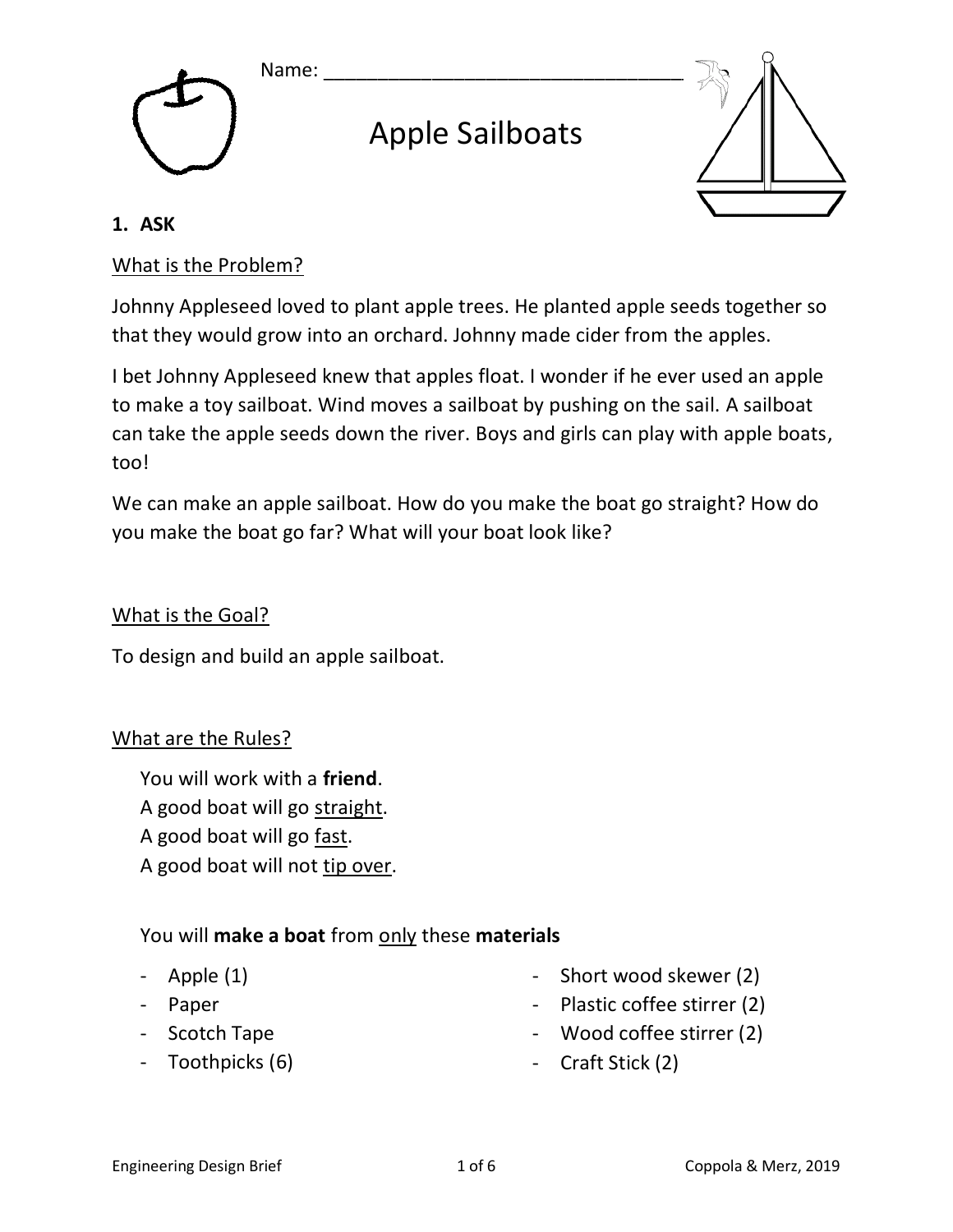|                              | You will use these tools to make your boat           |                                       |      |  |                                   |      |
|------------------------------|------------------------------------------------------|---------------------------------------|------|--|-----------------------------------|------|
|                              | $\overline{\phantom{a}}$<br>$\overline{\phantom{a}}$ | <b>Scissors</b><br>Marker             |      |  | Pencil<br>Knife (used by teacher) |      |
|                              | You will <b>test</b> your boat with these things     |                                       |      |  |                                   |      |
|                              | $\overline{\phantom{0}}$                             | Plastic bin<br>Water<br>Small Box Fan |      |  |                                   |      |
| What do we know about boats? |                                                      |                                       |      |  |                                   |      |
|                              | What does a boat look like?                          |                                       |      |  |                                   |      |
|                              | What are the parts of a boat?                        |                                       |      |  |                                   |      |
|                              |                                                      | hull                                  | mast |  | sail                              | keel |
|                              |                                                      |                                       |      |  |                                   |      |

#### **2. IMAGINE**

## Brainstorm how each material may be used and changed

How can you **use**

- the apple?
- the paper?
- the toothpicks?
- the short wood skewer?

#### How can you **change**

- the apple?
- the paper?
- the toothpicks?
- the short wood skewer?
- the plastic coffee stirrer?
- the wood coffee stirrer?
- the craft stick?
- the plastic coffee stirrer?
- the wood coffee stirrer?
- the craft stick?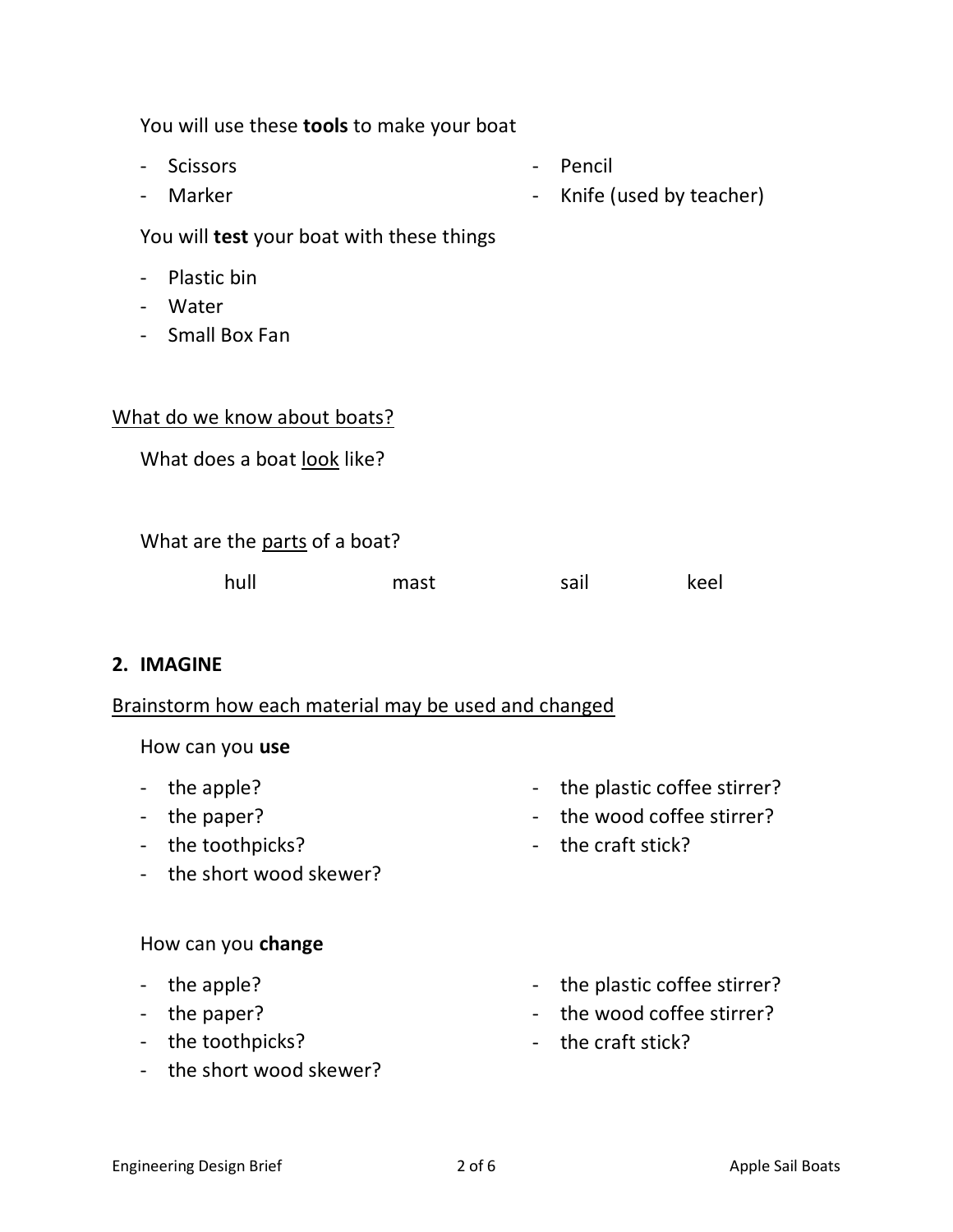## Brainstorm how materials can be used together to solve the problem

How do you want to cut the apple to make the **hull**?

- How **many** pieces?
- What **shape** will the pieces be?

How do you want to cut the paper to make the **sail**?

- What **shape**?
- How **big**?
- How will the sail **attach** to the boat?

How do you want to make your **mast**?

- How **tall**?
- How **many**?
- Which **material**?
- Where does the mast go?

How do you want to make your **keel**?

- How **long**?
- Which **material**?
- Where does the rudder go?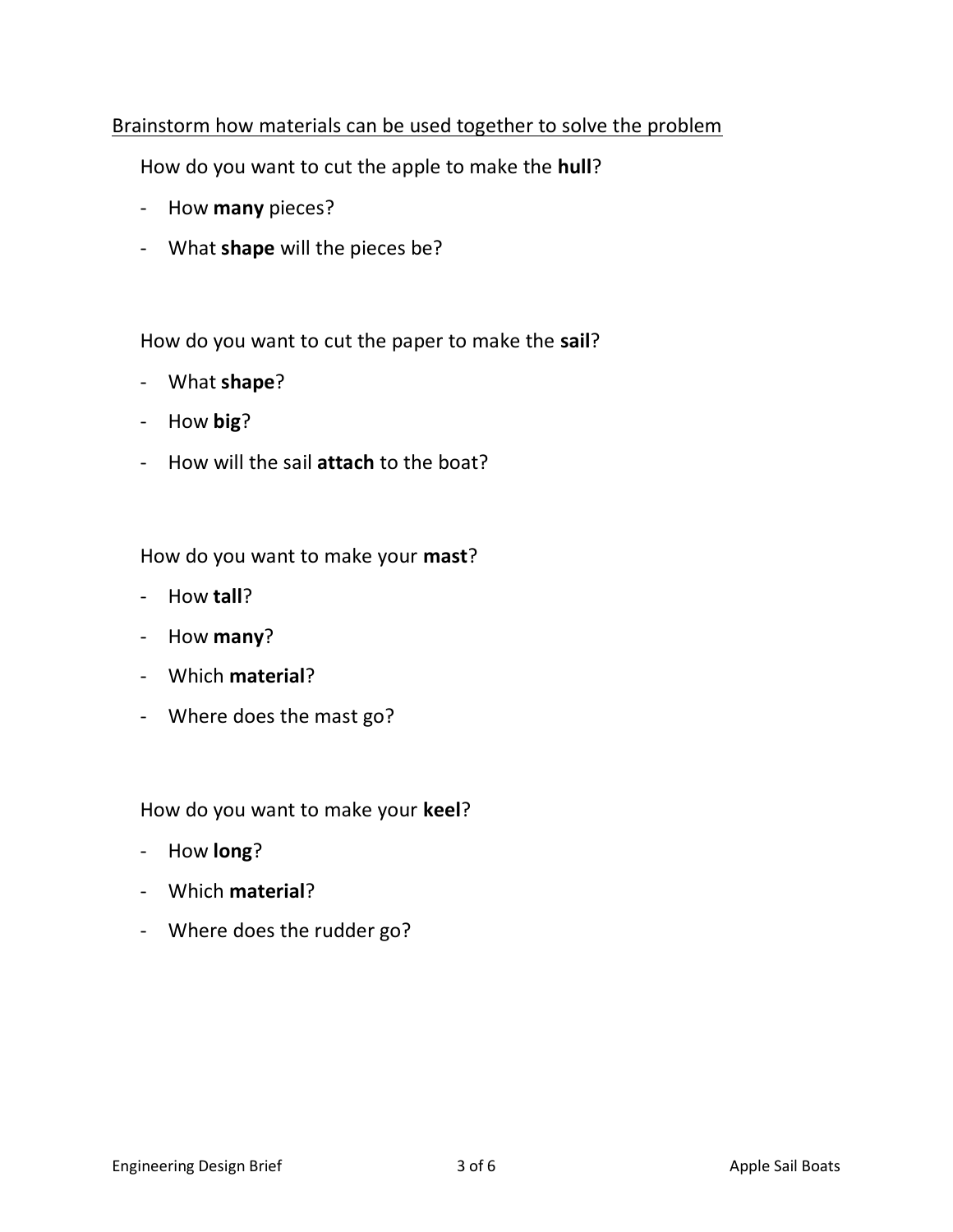We will make a model of our apple boat first.

Use Play-Doh to make a **model** of the hull.

Make the sail and mast. Put the sail and mast in the Play-Doh model.

- Does your model fall over?

Draw a picture of your sailboat design: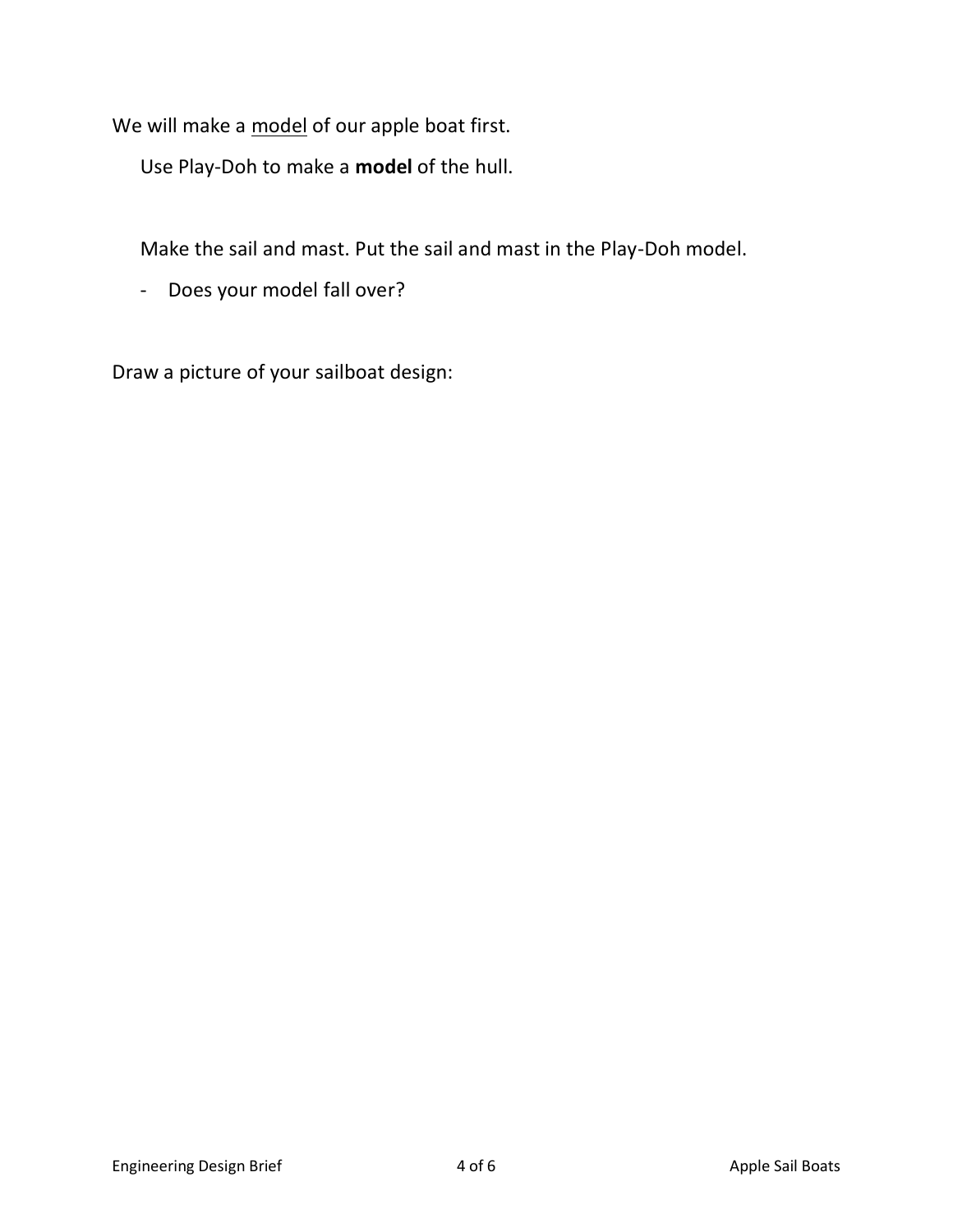## **3. TRY**

Use materials to show the teacher an idea

- Show the teacher how to cut the apple to make the hull.
- Use the marker to draw on the apple.

Create the Design

Test the Design